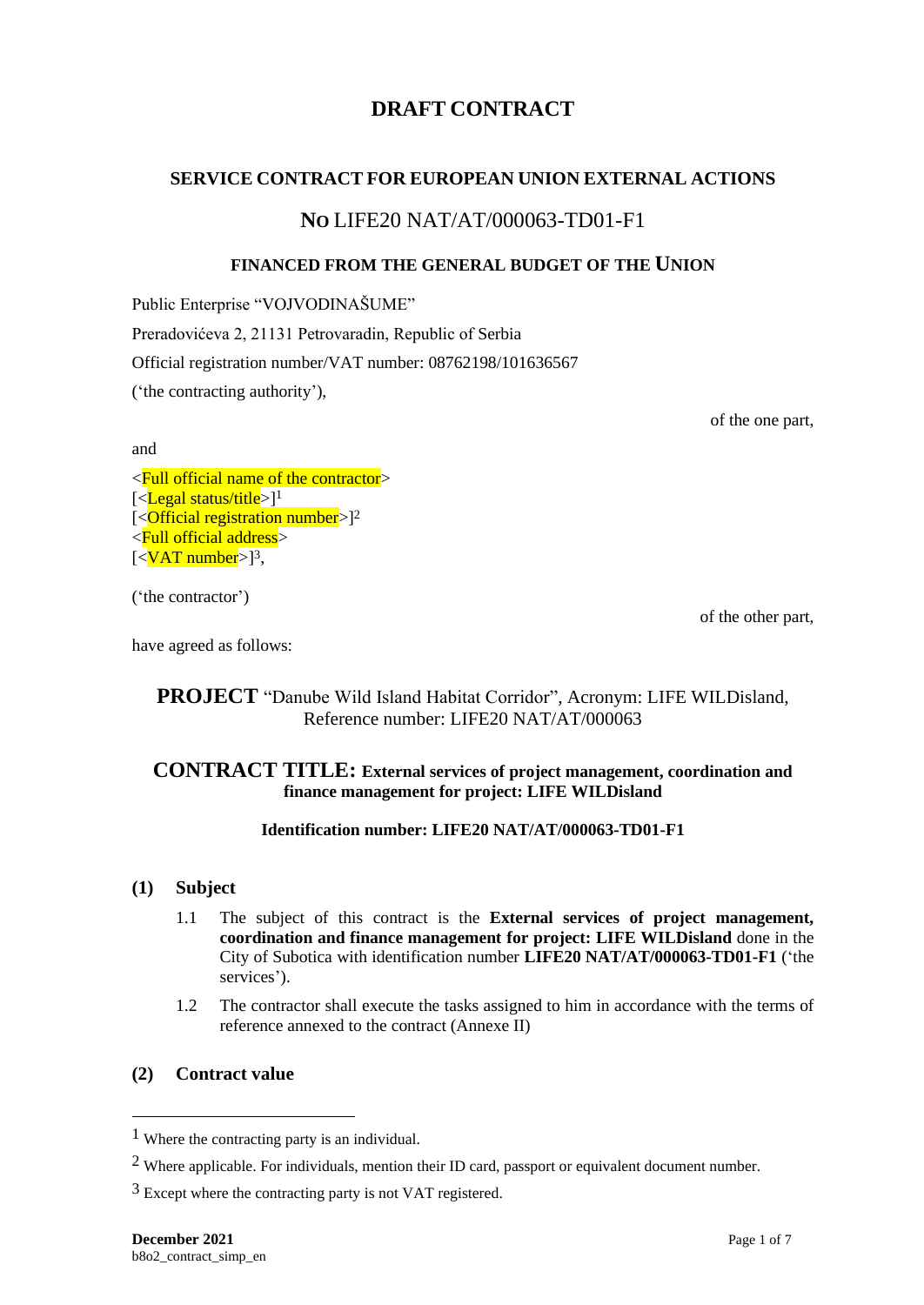This contract, established in EUR, is a global price contract. The contract value is EUR <amount>.

#### **(3) Order of precedence of contract documents**

The following documents shall be deemed to form and be read and construed as part of this contract, in the following order of precedence:

- − the contract agreement;
- − the special conditions
- − the general conditions (Annex I);
- − the terms of reference [including clarification before the deadline for submitting tenders and minutes of the information meeting/site visit] (Annex II)
- − the organisation and methodology [including clarification from the tenderer provided during tender evaluation] (Annex III);
- − Key experts (Annex IV);
- − Budget (Annex V);
- − Other relevant forms and documents (Annex VI);

**These above listed documents make up the contract. They shall be deemed to be mutually explanatory. In cases of ambiguity or divergence, they shall prevail in the order in which they appear above. Addenda shall have the order of precedence of the document they are amending.**

#### **(4) Language of the contract**

The language of the contract and of all written communications between the contractor and the contracting authority and/or the project manager shall be English.

## **(5) Other specific conditions applying to the contract**

The following conditions to the contract shall apply:

For the purpose of Article 42 of the general conditions, for the part of the data transferred by the contracting authority to the European Commission:

(a) the controller for the processing of personal data carried out within the Commission is

- the head of contracts and finance unit R4 of DG Neighbourhood and Enlargement Negotiations

(b) the data protection notice is available at [http://ec.europa.eu/europeaid/prag/annexes.do?chapterTitleCode=A.](http://ec.europa.eu/europeaid/prag/annexes.do?chapterTitleCode=A) ]

Done in English in four originals, two originals for the contracting authority, and two originals for the contractor.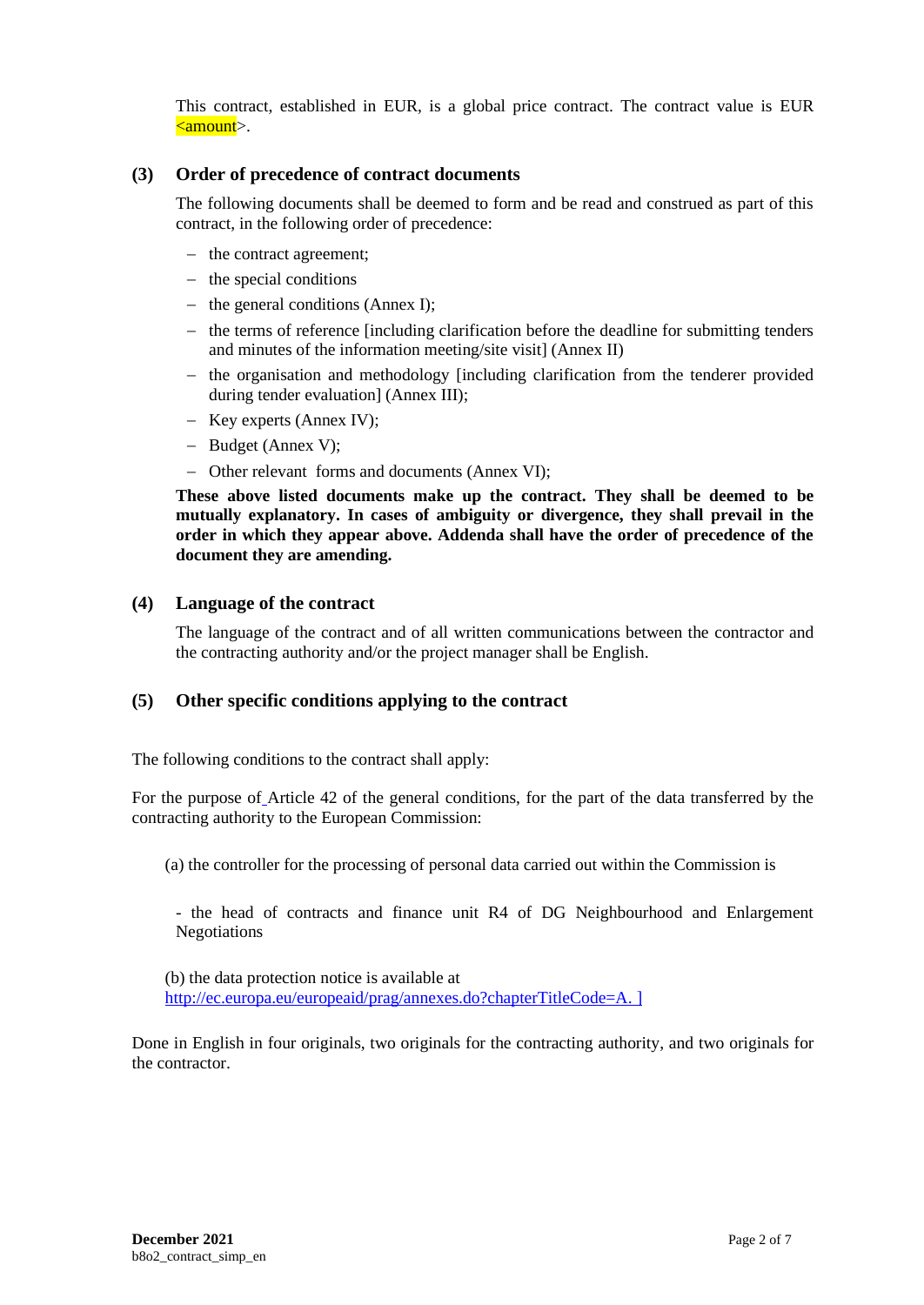| For the contractor | For the contracting authority |  |
|--------------------|-------------------------------|--|
| Name:              | Name:                         |  |
| Title:             | Title:                        |  |
| Signature:         | Signature:                    |  |
| Date:              | Date:                         |  |
|                    |                               |  |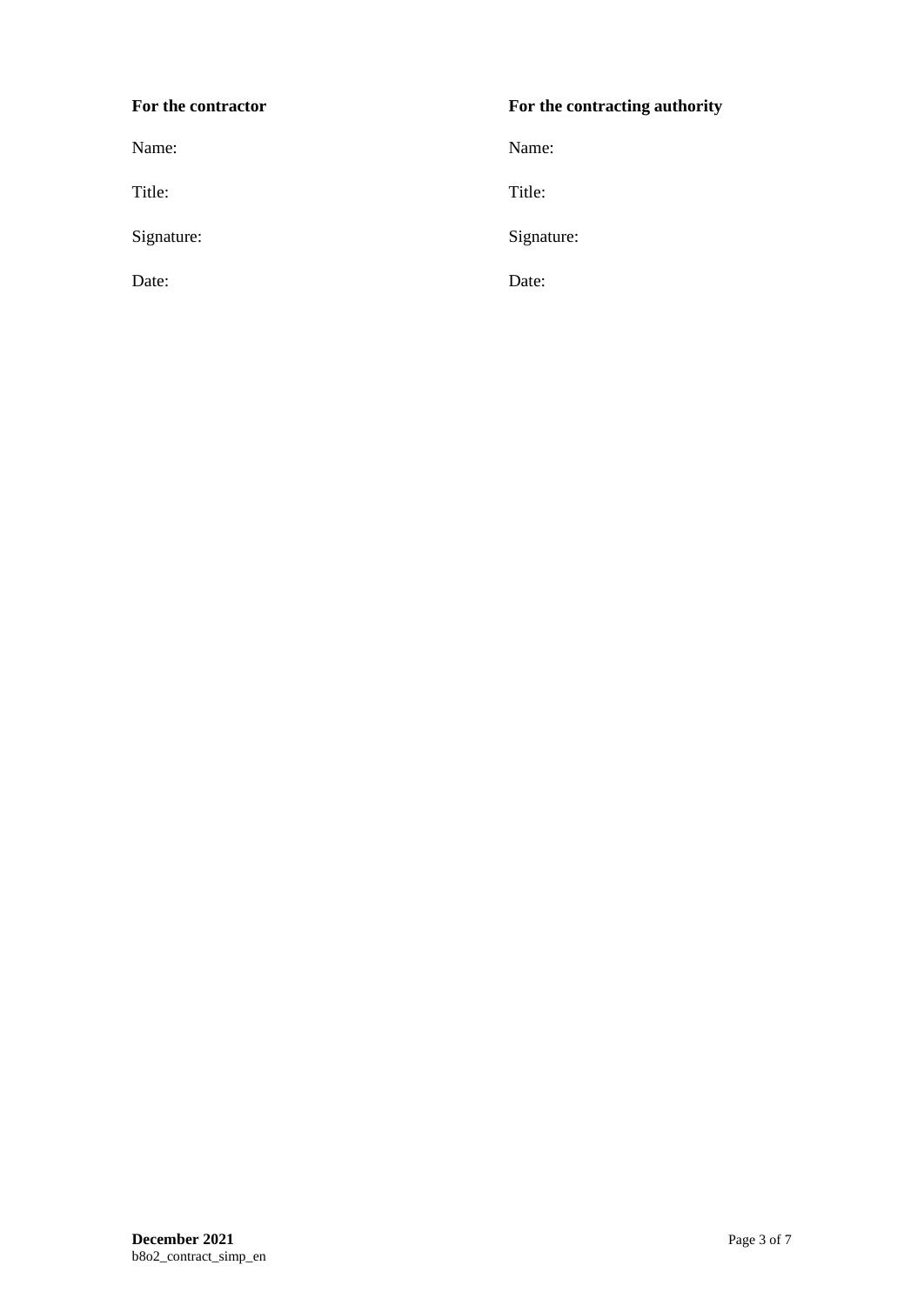# **SPECIAL CONDITIONS**

These conditions amplify and supplement the general conditions governing the contract. Unless the special conditions provide otherwise, the general conditions remain fully applicable. The numbering of the articles of the special conditions is not consecutive but follows the numbering of the general conditions. Exceptionally, and with the approval of the competent European Commission departments, other clauses can be indicated to cover particular situations.

## **Article 2 Communications**

2.1 Any written communication relating to this Contract between the Contracting Authority and/or the Project Manager, on the one hand, and the Contractor on the other must state the Contract title and identification number, and must be sent by post, e-mail or by hand.

For the Contracting Authority, the following contact details of the Project Manager shall be used:

Name: Ivana Vasić

Address: Public Enterprise "Vojvodinašume" PETROVARADIN, Preradovićeva 2, 21131 Petrovaradin, Republic of Serbia

E-mail: vojvodinasume.life.wildislands@gmail.com

For the Contractor, the following contact details shall be used:

Name: <................................> Address: <...............................> Telephone: <..............................>

E-mail: <.................................>.

2.2 An electronic system will be used by the contracting authority and the contractor for all stages of implementation including, inter alia, management of the contract (amendments and administrative orders), reporting (including reporting on results) and payments. The contractor will be required to register in and use the appropriate electronic exchange system to allow for the e-management of the contract. With regard to interim and final reports, if they are required according to Article 26 or to the terms of reference, the contractor will be expected to use the forms in the electronic system for encoding and submitting the reports.

The electronic management of the contract through the aforementioned system may commence on the date on which implementation of the contract starts, as described in Article 19 below, or at a later date. In the latter case, the contracting authority will inform the contractor in writing that he will be required to use the electronic system for all communications within a maximum period of 3 months.

## **Article 7 General obligations**

- 7.8 The consultant must take the necessary measures to ensure the visibility of the EU financing or co-financing. Such measures must be in accordance with the applicable rules on the visibility and must comply with the rules lay down in the Communication and Visibility Manual for EU External Actions published by the European Commission.
- Furthermore, provisions of the LIFE LIFE programme communication requirements available at: https://cinea.ec.europa.eu/life/communication-and-gdpr-rules\_en

## **Article 12 - Liabilities**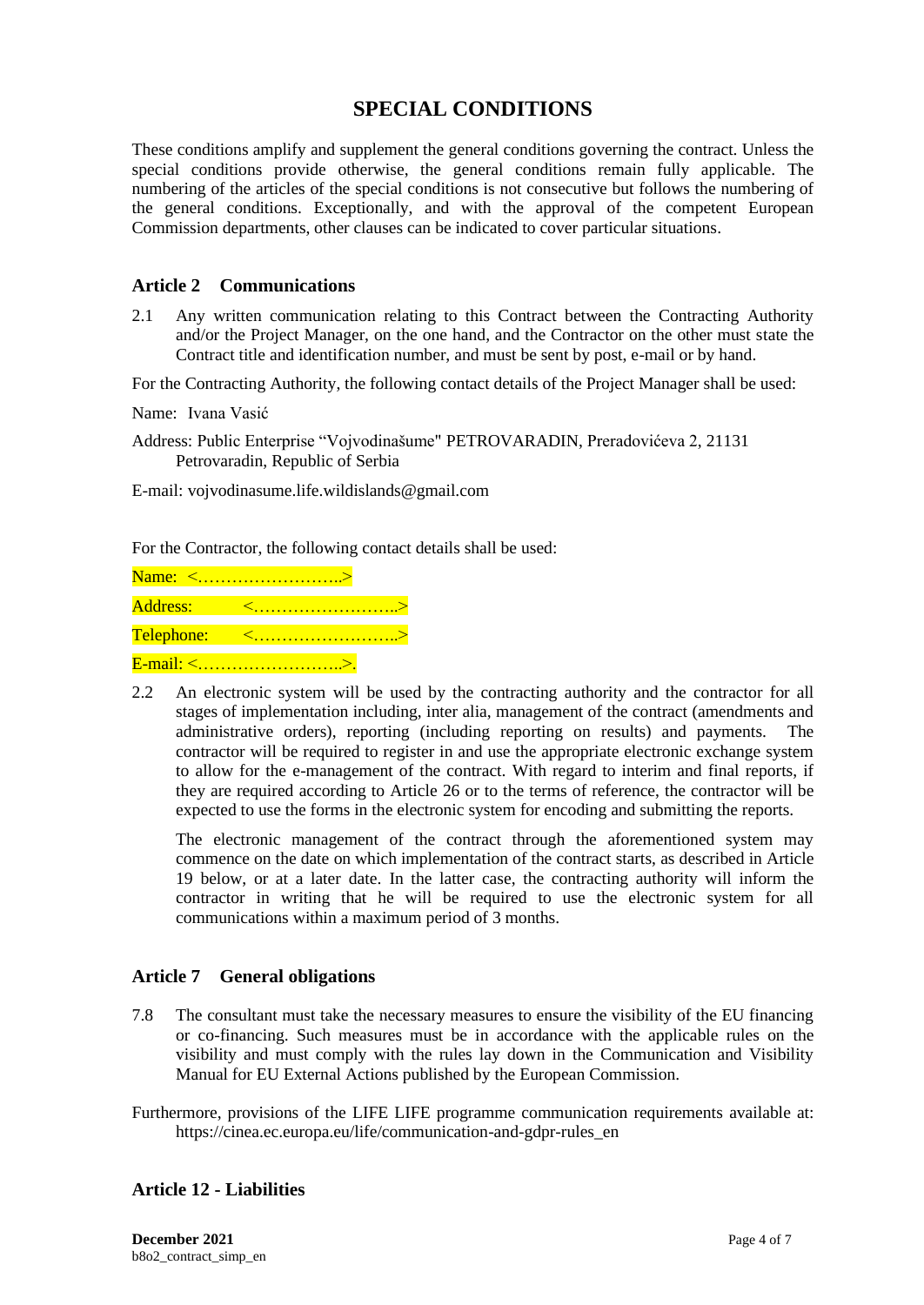12.2 No liability/insurance measures are required.

## **Article 19 Implementation of the tasks and delays**

- 19.1 The start date for implementation shall be date of signature of the contract by both parties.
- 19.2 The period for implementing the tasks is about 5 years and 5 months (from the contract start date to the end of the project).

## **Article 26 Interim and final reports**

The contractor shall submit progress reports as specified in the terms of reference.

## **Article 27 Approval of reports and documents**

27.5 The contracting authority shall, within 45 days of receipt, notify the contractor of its decision concerning the documents or reports received by it, giving reasons should it reject the reports or documents, or request amendments. If the contracting authority does not give any comments on the documents or reports within the time limit, the contractor may request written acceptance of them. The documents or reports shall be deemed to have been approved by the contracting authority if it does not expressly inform the contractor of any comments within 45 days of the receipt of the report.

## **Article 28 Expenditure verification**

28.2 No expenditure verification will be required.

## **Article 29 Payment and interest on late payment**

| <b>Month</b>                 |                                                                | <b>RSD</b>                      |
|------------------------------|----------------------------------------------------------------|---------------------------------|
| March -<br><b>April 2023</b> | $1st$ Interim payment – After approval of $1st$ Interim report | 35% of the<br>contract value    |
| March -<br>April 2024        | $2nd$ Interim payment – After approval of $2nd$ Interim report | $20\%$ of the<br>contract value |
| March -<br>April 2025        | 3rd Interim payment - After approval of 3rd Interim report     | $15\%$ of the<br>contract value |
| March -<br>April 2026        | $4th$ Interim payment – After approval of $4th$ Interim report | 15% of the<br>contract value    |
| <b>August 2027</b>           | <b>Balance payment – After approval of Final report</b>        | $15\%$ of the<br>contract value |
|                              | <b>Total</b>                                                   | <b>Total contract</b><br>value  |

29.1 Payments will be made in accordance with the following the option: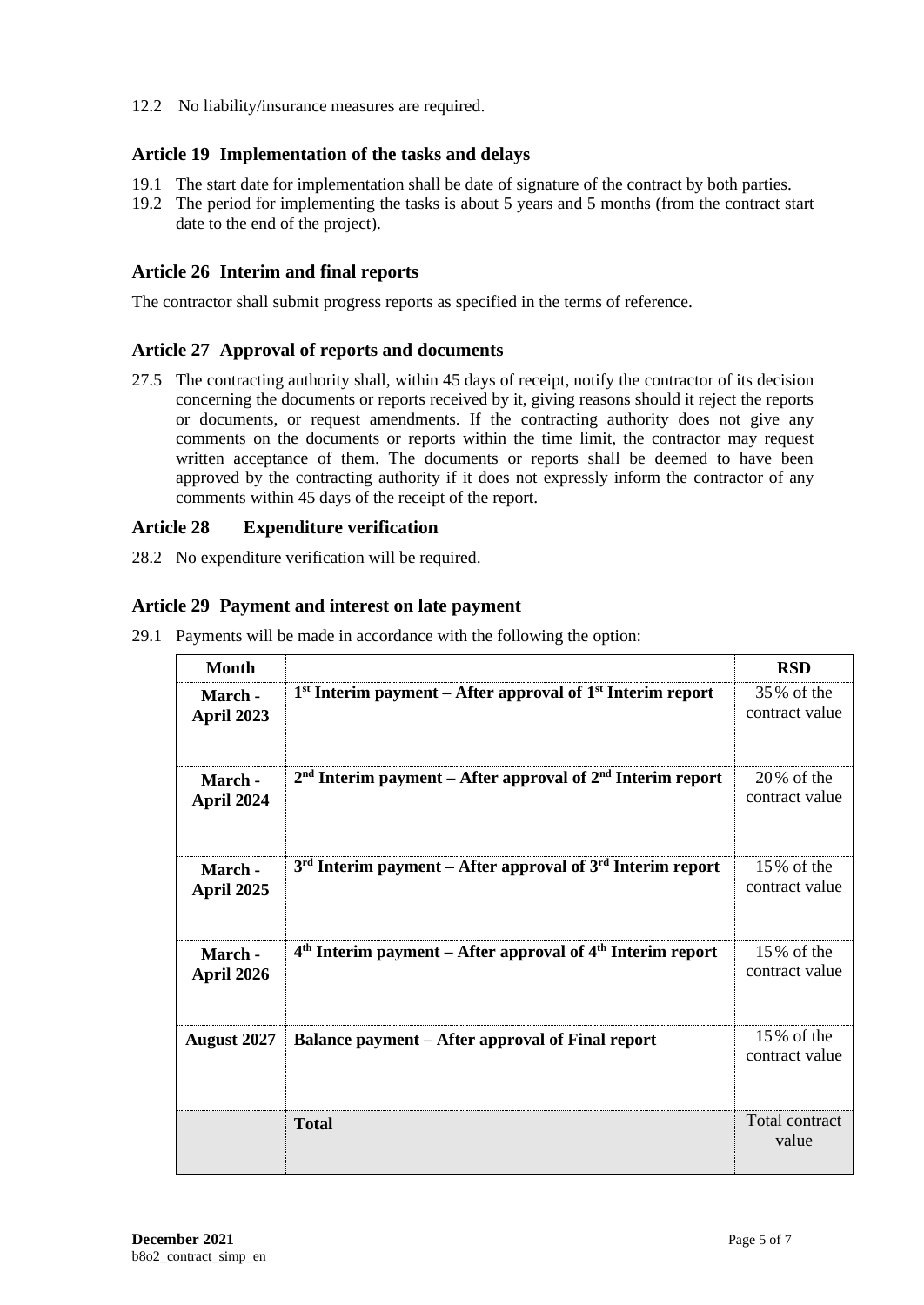By derogation, the payments to the contractor of the amounts due under interim and final payments shall be made within 90 days after receipt by the contracting authority of an invoice and of the reports, subject to approval of those reports in accordance with Article 27 of the general conditions.

- 29.3 By derogation from Article 29.3 of the general conditions, once the deadline set in Article 29.1 has expired, the contractor will, upon demand, be entitled to late-payment interest at the rate and for the period mentioned in the general conditions submitted The demand must be submitted within two months of receiving late payment.
- 29.5 Payments will be made in RSD in accordance with Articles 20.6 and 29.4 of the general conditions into the bank account notified by the contractor to the contracting authority.

In case the contract is concluded in EURO, and payments are made in RSD, applicable exchange rate must be InforEuro exchange rate for the month of the issuing of invoice or pre-invoice in case of VAT exemption.

#### **Article 30 Financial guarantee**

 $30.1$  Subject to a positive risk assessment<sup>4</sup> by the contracting authority, by derogation from article 30 of the general conditions no pre-financing guarantee is required.

#### **Article 40 Settlement of disputes**

40.4 Any disputes arising out of or relating to this contract which cannot be settled otherwise shall be referred to the exclusive jurisdiction of Commercial Court of Subotica applying the national legislation of the contracting authority.

#### **Article 42 Data protection**

1. Processing of personal data related to the implementation of the contract by the contracting authority takes place in accordance with the national legislation of the state of the contracting authority and with the provisions of the respective financing agreement.

2. To the extent that the contract covers an action financed by the European Union, the Contracting Authority may share communications related to the implementation of the contract, with the European Commission. These exchanges shall be made to the Commission, solely for the purpose of allowing the latter to exercise its rights and obligations under the applicable legislative framework and under the financing agreement with the Partner country – contracting authority. The exchanges may involve transfers of personal data (such as names, contact details, signatures and CVs) of natural persons involved in the implementation of the contract (such as contractors, staff, experts, trainees, subcontractors, insurers, guarantors, auditors and legal counsel). In cases where the contractor is processing personal data in the context of the implementation of the contract, he/she shall accordingly inform the data subjects of the possible transmission of their data to the Commission. When personal data is transmitted to the Commission, the latter processes them in accordance with Regulation (EU) 2018/1725 of the European Parliament and of the Council of 23 October 2018 on the protection of natural persons with regard to the processing of personal data by the Union institutions, bodies, offices and agencies and on the free movement of such data, and repealing Regulation (EC) No 45/2001 and Decision No 1247/2002/EC5 and as detailed in the specific privacy statement published at ePRAG.

<sup>4</sup> Such risk assessment is required, for example, when a company is awarded a contract without itself meeting the selection criteria but relying on the capacity of another company.

<sup>5</sup> OJ L 205 of 21.11.2018, p. 39.